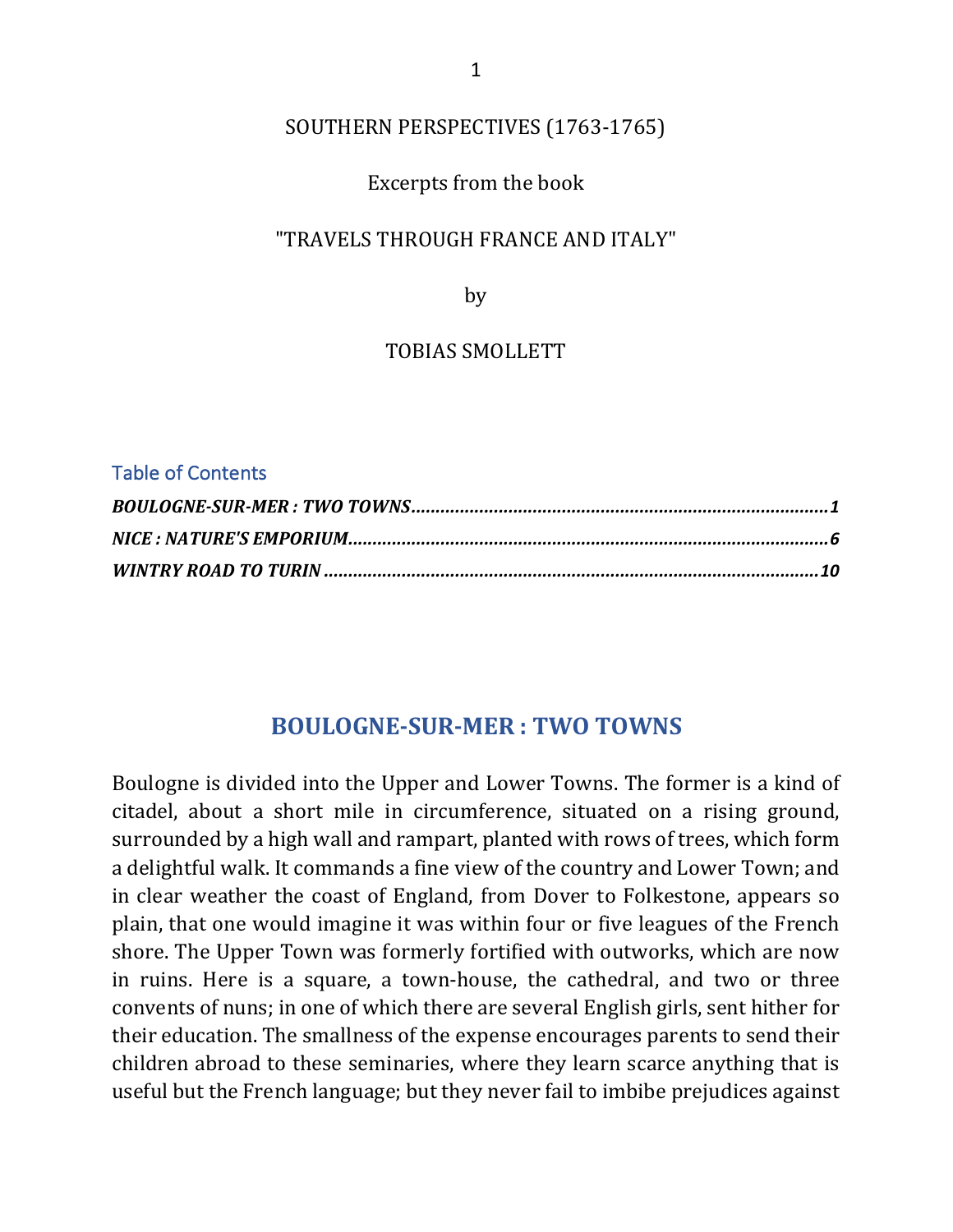the protestant religion, and generally return enthusiastic converts to the religion of Rome. This conversion always generates a contempt for, and often an aversion to, their own country. Indeed, it cannot reasonably be expected that people of weak minds, addicted to superstition, should either love or esteem those whom they are taught to consider as reprobated heretics. Ten pounds a year is the usual pension in these convents; but I have been informed by a French lady who had her education in one of them, that nothing can be more wretched than their entertainment.

The Lower Town is continued from the gate of the Upper Town, down the slope of a hill, as far as the harbor, stretching on both sides to a large extent, and is much more considerable than the Upper, with respect to the beauty of the streets, the convenience of the houses, and the number and wealth of the inhabitants. These, however, are all merchants, or bourgeoise, for the noblesse or gentry live all together in the Upper Town, and never mix with the others. The harbor of Boulogne is at the mouth of the small river, or rather rivulet Liane, which is so shallow, that the children wade through it at low water. As the tide makes, the sea flows in, and forms a pretty extensive harbor, which, however, admits nothing but small vessels. It is contracted at the mouth by two stone *jetties* or piers, which seem to have been constructed by some engineer, very little acquainted with this branch of his profession; for they are carried out in such a manner, as to collect a bank of sand just at the entrance of the harbor. The road is very open and unsafe, and the surf very high when the wind blows from the sea. There is no fortification near the harbor, except a paltry fort mounting about twenty guns, built in the last war by the prince de Cruy, upon a rock about a league to the eastward of Boulogne. It appears to be situated in such a manner, that it can neither offend, nor be offended. If the depth of water would admit a forty- or fifty-gun ship to lie within cannon-shot of it, I apprehend it might be silenced in half an hour; but, in all probability, there will be no vestiges of it at the next rupture between the two crowns. It is surrounded every day by the sea, at high water; and when it blows a fresh gale towards the shore, the waves break over the top of it, to the terror and astonishment of the garrison, who have been often heard crying piteously for assistance. I am persuaded, that it will one day disappear in the twinkling of an eye. The neighborhood of this fort, which is a smooth sandy beach, I have chosen for my bathing place. The road to it is agreeable and romantic, lying through pleasant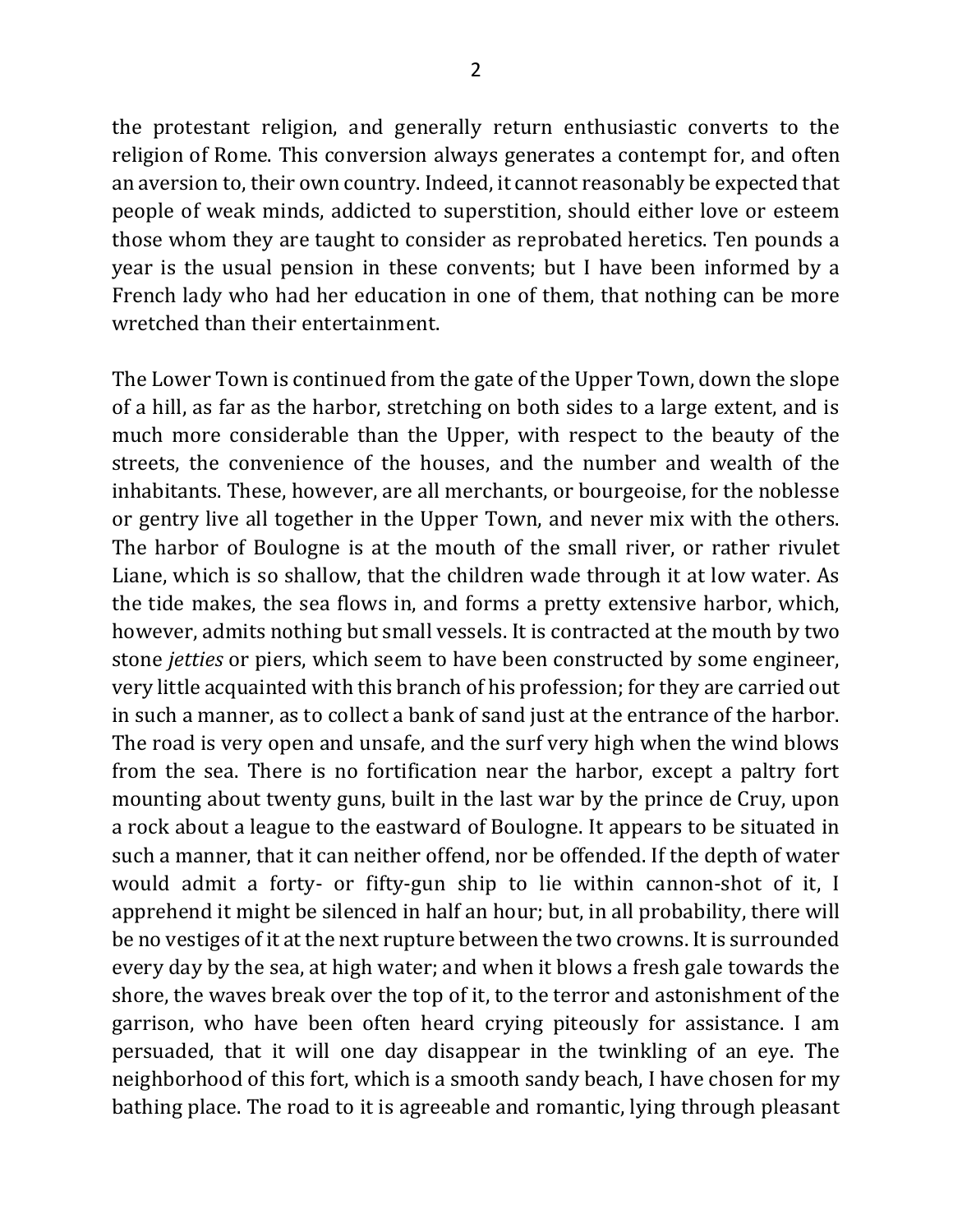cornfields, skirted by open downs, where there is a rabbit warren, and great plenty of the birds so much admired at Tunbridge under the name of *wheatears*. By the bye, this is a pleasant corruption of *white-a—se*, the translation of their French name *cul-blanc*, taken from their color for they are actually white towards the tail.

Upon the top of a high rock, which overlooks the harbor, are the remains of an old fortification, which is indiscriminately called, *Tour d'ordre*, and *Julius Caesar's fort.* The original tower was a light-house built by *Claudius Caesar*, denominated *Turris ardens*, from the fire burned in it; and this the French have corrupted into *Tour d'ordre*; but no vestiges of this Roman work remain; what we now see, are the ruins of a castle built by Charlemagne. I know of no other antiquity at Boulogne, except an old vault in the Upper Town, now used as a magazine, which is said to be part of an antient temple dedicated to Isis.

On the other side of the harbor, opposite to the Lower Town, there is a house built, at a considerable expense, by a general officer, who lost his life in the late war. Never was situation more inconvenient, unpleasant, and unhealthy. It stands on the edge of an ugly morass formed by the stagnant water left by the tide in its retreat: the very walks of the garden are so moist, that, in the driest weather, no person can make a tour of it, without danger of the rheumatism. Besides, the house is altogether inaccessible, except at low water, and even then, the carriage must cross the harbor, the wheels up to the axle-tree in mud: nay, the tide rushes in so fast, that unless you seize the time to a minute, you will be in danger of perishing. The apartments of this house are elegantly fitted up, but very small; and the garden, notwithstanding its unfavorable situation, affords a great quantity of good fruit. The ooze, impregnated with sea salt, produces, on this side of the harbor, an incredible quantity of the finest *samphire* I ever saw. The French call it *passe-pierre*; and I suspect its English name is a corruption of *sang-pierre*. It is generally found on the faces of bare rocks that overhang the sea, by the spray of which it is nourished. As it grew upon a naked rock, without any appearance of soil, it might be naturally enough called *sang* du pierre, or *sangpierre*, blood of the rock; and hence the name *samphire*. On the same side of the harbor there is another new house, neatly built, belonging to a gentleman who has obtained a grant from the king of some ground which was always overflowed at high water. He has raised dykes at a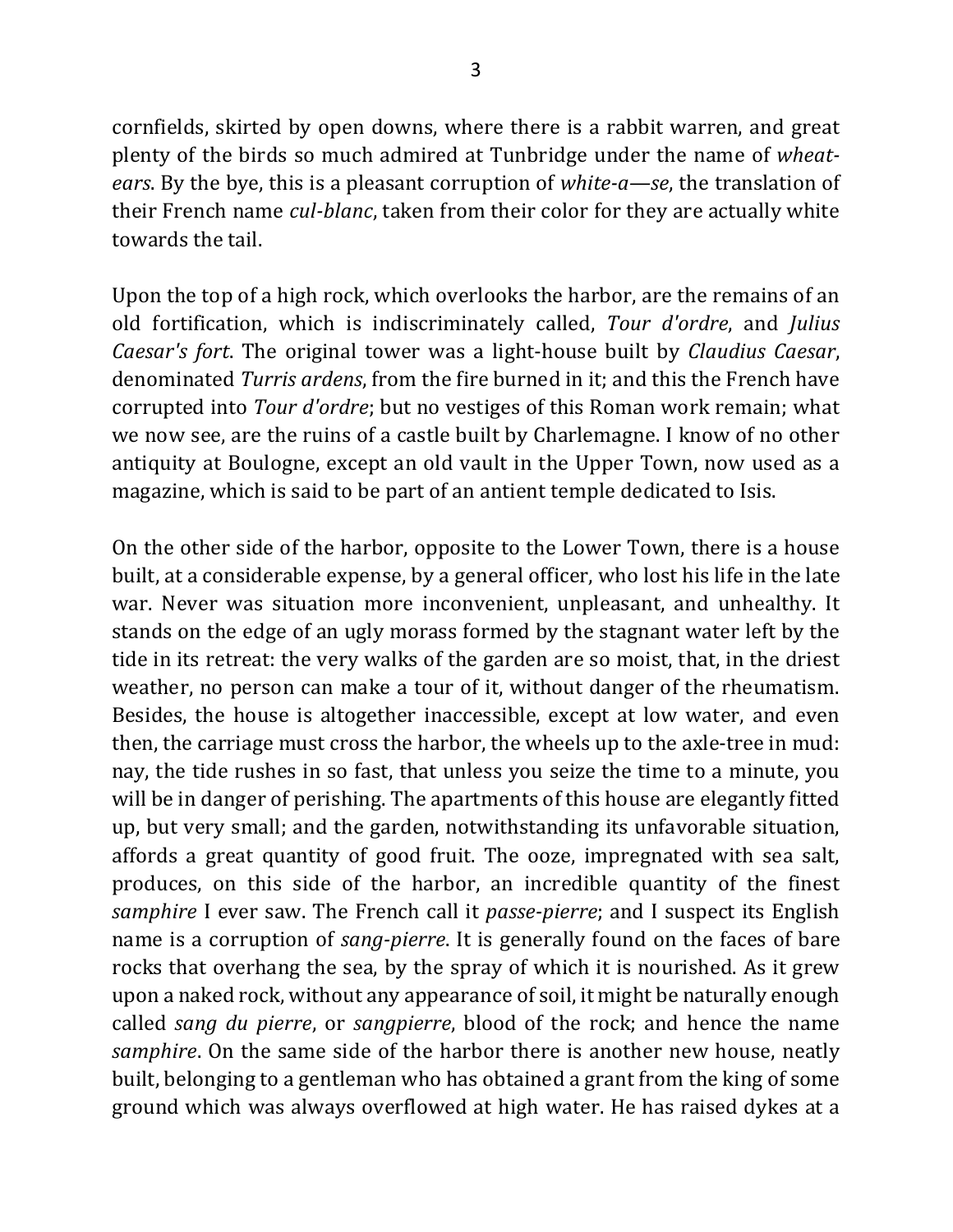considerable expense, to exclude the tide, and if he can bring his project to bear, he will not only gain a good estate for himself, but also improve the harbor, by increasing the depth at high-water.

In the Lower Town of Boulogne there are several religious houses, particularly a seminary, a convent of Cordeliers, and another of Capuchins. This last, having fallen to decay, was some years ago repaired, chiefly by the charity of British travelers, collected by father Graeme, a native of North-Britain, who had been an officer in the army of king James II. and is said to have turned monk of this mendicant order, by way of voluntary penance, for having killed his friend in a duel. Be that as it may, he was a well-bred, sensible man, of a very exemplary life and conversation; and his memory is much revered in this place. Being superior of the convent, he caused the British arms to be put up in the church, as a mark of gratitude for the benefactions received from our nation. I often walk in the garden of the convent, the walls of which are washed by the sea at high-water. At the bottom of the garden is a little private grove, separated from it by a high wall, with a door of communication; and hither the Capuchins retire, when they are disposed for contemplation. About two years ago, this place was said to be converted to a very different use. There was among the monks one *pere Charles*, a lusty friar, of whom the people tell strange stories. Some young women of the town were seen mounting over the wall, by a ladder of ropes, in the dusk of the evening; and there was an unusual crop of bastards that season. In short, *pere Charles* and his companions gave such scandal, that the whole fraternity was changed; and now the nest is occupied by another flight of these birds of passage. If one of our privateers had kidnapped a Capuchin during the war, and exhibited him, in his habit, as a show in London, he would have proved a good prize to the captors; for I know not a more uncouth and grotesque animal, than an old Capuchin in the habit of his order. A friend of mine (a Swiss officer) told me, that a peasant in his country used to weep bitterly, whenever a certain Capuchin mounted the pulpit to hold forth to the people. The good father took notice of this man, and believed he was touched by the finger of the Lord. He exhorted him to encourage these accessions of grace, and at the same time to be of good comfort, as having received such marks of the divine favor. The man still continued to weep, as before, every time the monk preached; and at last the Capuchin insisted upon knowing what it was, in his discourse or appearance, that made such an impression upon his heart "Ah, father! (cried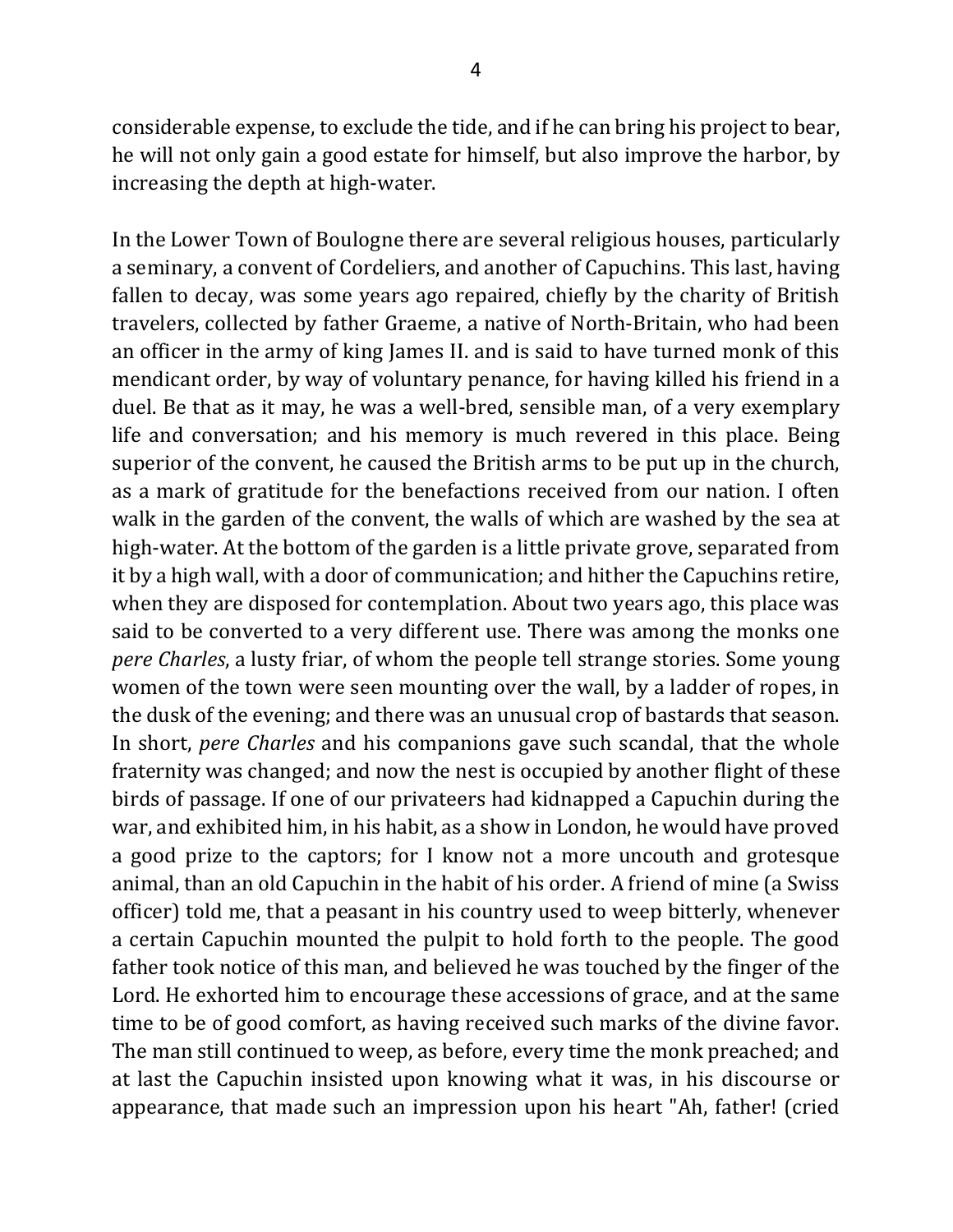the peasant) I never see you but I think of a venerable goat, which I lost at Easter. We were bred up together in the same family. He was the very picture of your reverence--one would swear you were brothers. Poor *Baudouin*! he died of a fall—rest his soul! I would willingly pay for a couple of masses to pray him out of purgatory."

 $-0-$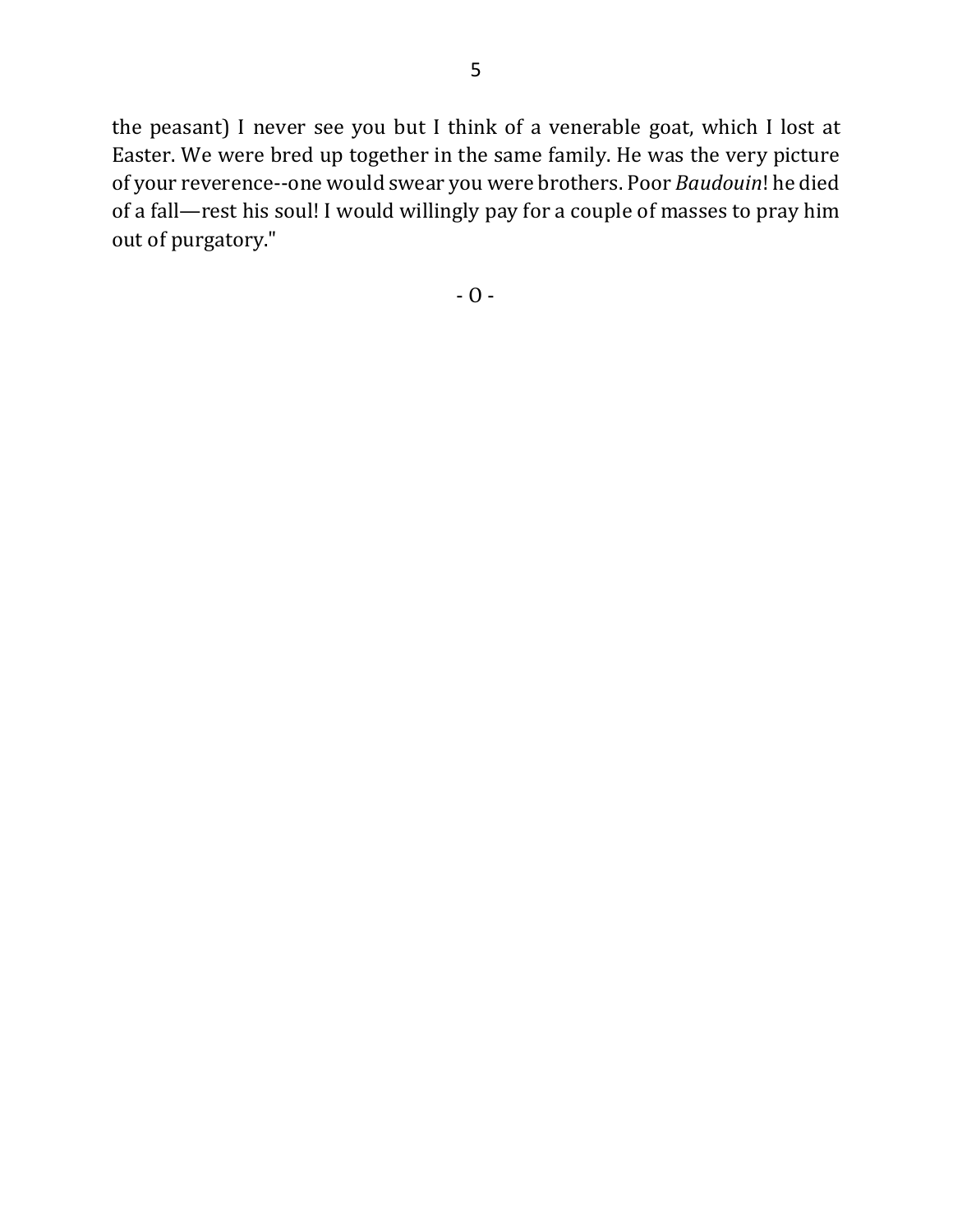# **NICE : NATURE'S EMPORIUM**

When I stand upon the rampart and look round me, I can scarce help thinking myself enchanted. The small extent of country which I see, is all cultivated like a garden. Indeed, the plain presents nothing but gardens, full of green trees, loaded with oranges, lemons, citrons, and bergamots, which make a delightful appearance. If you examine them more nearly, you will find plantations of green peas ready to gather; all sorts of sallading, and pot-herbs, in perfection; and plats of roses, carnations, ranunculus, anemones, and daffodils, blowing in full glory, with such beauty, vigor, and perfume, as no flower in England ever exhibited. 

I must tell you, that presents of carnations are sent from hence, in the winter, to Turin and Paris; nay, sometimes as far as London, by the post. They are packed up in a wooden box, without any sort of preparation, one pressed upon another: the person who receives them, cuts off a little bit of the stalk, and steeps them for two hours in vinegar and water, when they recover their full bloom and beauty. Then he places them in water-bottles, in an apartment where they are screened from the severities of the weather; and they will continue fresh and unfaded the best part of a month.

Amidst the plantations in the neighborhood of Nice, appear a vast number of white *bastides*, or country-houses, which make a dazzling shew. Some few of these are good villas, belonging to the noblesse of this county; and even some of the bourgeois are provided with pretty lodgeable *cassines*; but in general, they are the habitations of the peasants, and contain nothing but misery and vermin. They are all built square; and, being whitened with lime or plaster, contribute greatly to the richness of the view. The hills are shaded to the tops with olive-trees, which are always green; and those hills are over-topped by more distant mountains, covered with snow. When I turn myself towards the sea, the view is bounded by the horizon; yet, in a clear morning, one can perceive the high lands of Corsica. On the right hand, it is terminated by Antibes, and the mountain of Esterelles, which I described in my last. As for the weather, you will conclude, from what I have said of the oranges, flowers, etc. that it must be wonderfully mild and serene: but of the climate, I shall speak hereafter. Let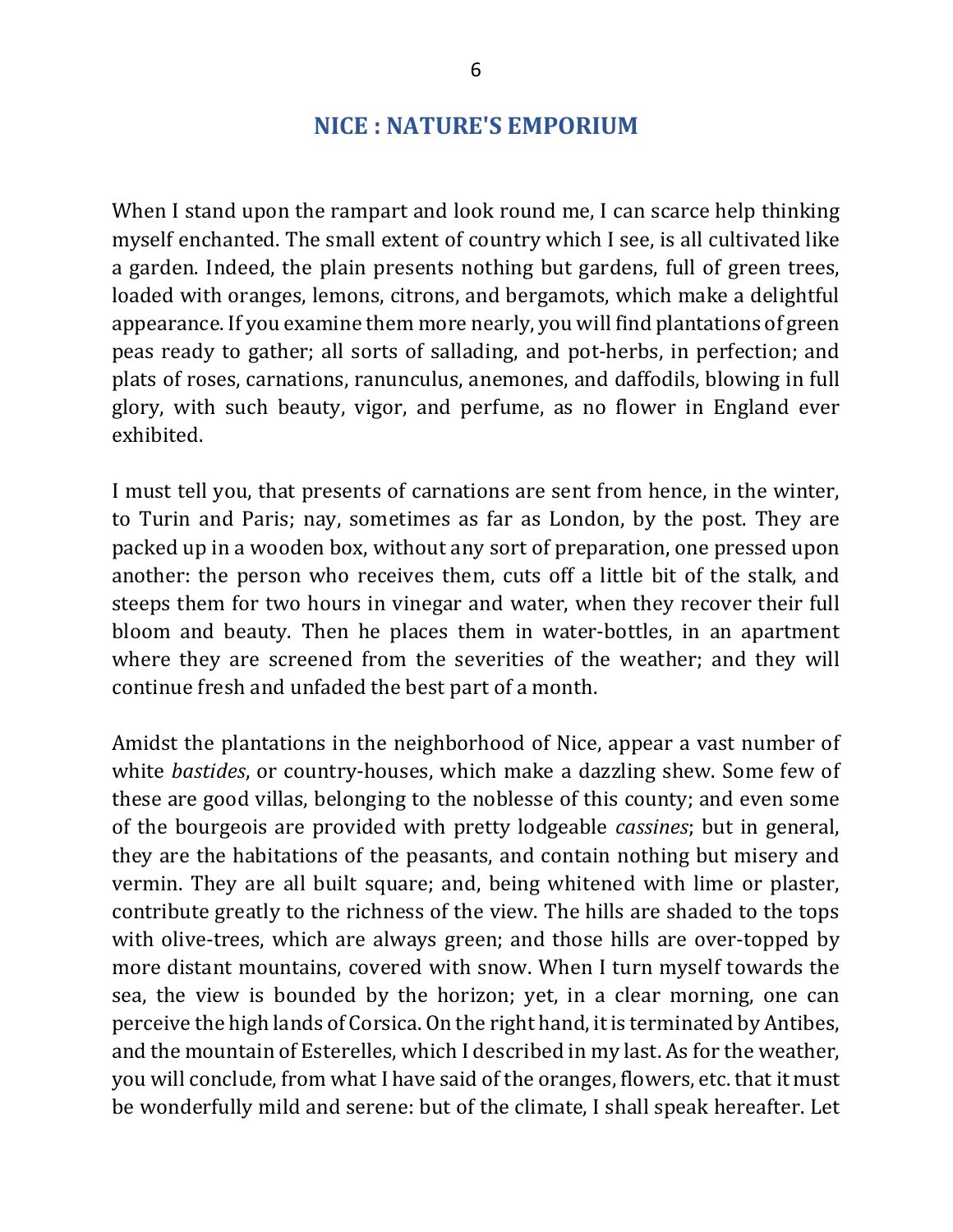me only observe, *en passant*, that the houses in general have no chimneys, but in their kitchens; and that many people, even of condition, at Nice, have no fire in their chambers, during the whole winter. When the weather happens to be a little more sharp than usual, they warm their apartments with a *brasiere* or pan of charcoal.

I shall now take notice of the vegetables of Nice. In the winter, we have green peas, asparagus, artichokes, cauliflower, beans, French beans, celery, and endive; cabbage, coleworts, radishes, turnips, carrots, betteraves, sorrel, lettuce, onions, garlic, and shallot. We have potatoes from the mountains, mushrooms, champignons, and truffles. Piedmont affords white truffles, counted the most delicious in the world: they sell for about three livres the pound. The fruits of this season are pickled olives, oranges, lemons, citrons, citronelles, dried figs, grapes, apples, pears, almonds, chestnuts, walnuts, filberts, medlars, pomegranates, and a fruit called azerolles, $1$  about the size of a nutmeg, of an oblong shaft, red color, and agreeable acid taste. I might likewise add the cherry of the *Laurus cerasus*, which is sold in the market; very beautiful to the eye, but insipid to the palate. In summer we have all those vegetables in perfection. There is also a kind of small *courge*, or gourd, of which the people of the country make a very savory ragout, with the help of eggs, cheese, and fresh anchovies. Another is made of the badenjean, which the Spaniards call berenjena:<sup>2</sup> it is much eaten in Spain and the Levant, as well as by the Moors in Barbary. It is about the size and shape of a hen's egg, enclosed in a cup like an acorn; when ripe, of a faint purple color. It grows on a stalk about a foot high, with long spines or prickles. The people here have different ways of slicing and dressing it, by broiling, boiling, and stewing, with other ingredients: but it is at best an insipid dish. There are some caper-bushes in this neighborhood, which grow wild in holes of garden walls, and require no sort of cultivation: in one or two gardens, there are palm-trees; but the dates never ripen. In my register of the weather, I have marked the seasons of the principal fruits in this country. In May we have strawberries, which continue in season two or three months. These are of the wood kind; very grateful, and of a good flavor; but the scarlets

<sup>&</sup>lt;sup>1</sup> [Footnote in original] The Italians call them *Lazerraoli*.

<sup>&</sup>lt;sup>2</sup> [Footnote in original] This fruit is called *Melanzana* in *Italy* and is much esteemed by the Jews in Leghorn. Perhaps *Melanzana* is a corruption of *Malamsana*.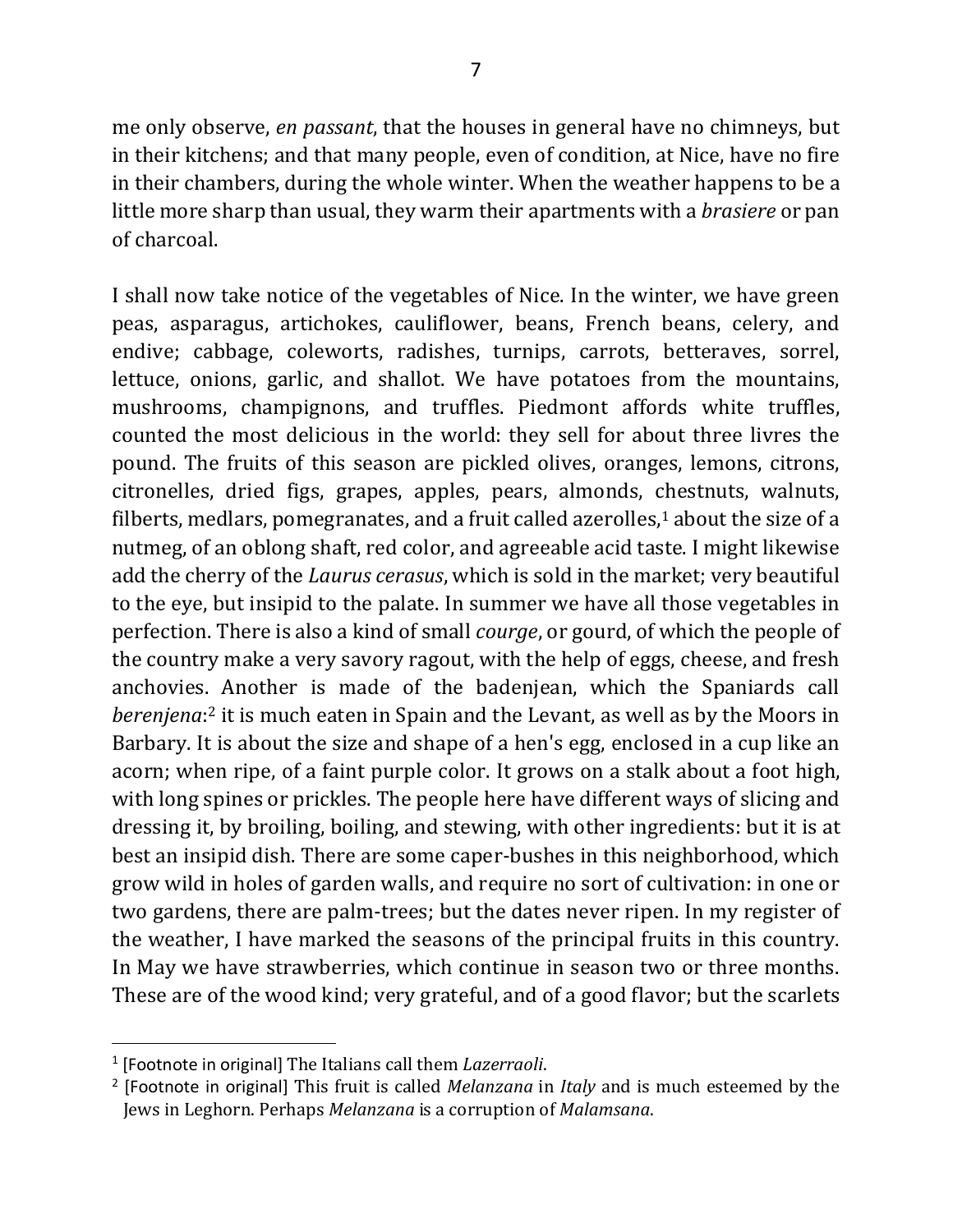and hautboys are not known at Nice. In the beginning of June, and even sooner, the cherries begin to be ripe. They are a kind of bleeding hearts; large, fleshy, and high flavored, though rather too luscious. I have likewise seen a few of those we call Kentish cherries, which are much more cool, acid, and agreeable, especially in this hot climate. The cherries are succeeded by the apricots and peaches, which are all standards, and of consequence better flavored than what we call wall-fruit. The trees, as well as almonds, grow and bear without care and cultivation, and may be seen in the open fields about Nice: but without proper culture, the fruit degenerates. The best peaches I have seen at Nice are the amberges, of a yellow hue, and oblong shape, about the size of a small lemon. Their consistence is much more solid than that of our English peaches, and their taste more delicious. Several trees of this kind I have in my own garden. Here is likewise plenty of other sorts; but no nectarines. We have little choice of plums. Neither do I admire the pears or apples of this country: but the most agreeable apples I ever tasted, come from Final, and are called *pomi carli*. The greatest fault I find with most fruits in this climate, is, that they are too sweet and luscious, and want that agreeable acid which is so cooling and so grateful in a hot country. This, too, is the case with our grapes, of which there is great plenty and variety, plump and juicy, and large as plums. Nature, however, has not neglected to provide other agreeable vegetable juices to cool the human body. During the whole summer, we have plenty of musk melons. I can buy one as large as my head for the value of an English penny: but one of the best and largest, weighing ten or twelve pounds, I can have for twelve sols, or about eight-pence sterling. From Antibes and Sardinia, we have another fruit called a water-melon, which is well known in Jamaica, and some of our other colonies. Those from Antibes are about the size of an ordinary bomb-shell: but the Sardinian and Jamaica water-melons are four times as large. The skin is green, smooth, and thin. The inside is a purple pulp, studded with broad, flat, black seeds, and impregnated with a juice the most cool, delicate, and refreshing, that can well be conceived. One would imagine the pulp itself dissolved in the stomach; for you may eat of it until you are filled up to the tongue, without feeling the least inconvenience. It is so friendly to the constitution, that in ardent inflammatory fevers, it is drunk as the best emulsion. At Genoa, Florence, and Rome, it is sold in the streets, ready cut in slices; and the porters, sweating under their burthens, buy and eat them as they pass. A porter of London quenches his thirst with a draught of strong beer: a porter of Rome, or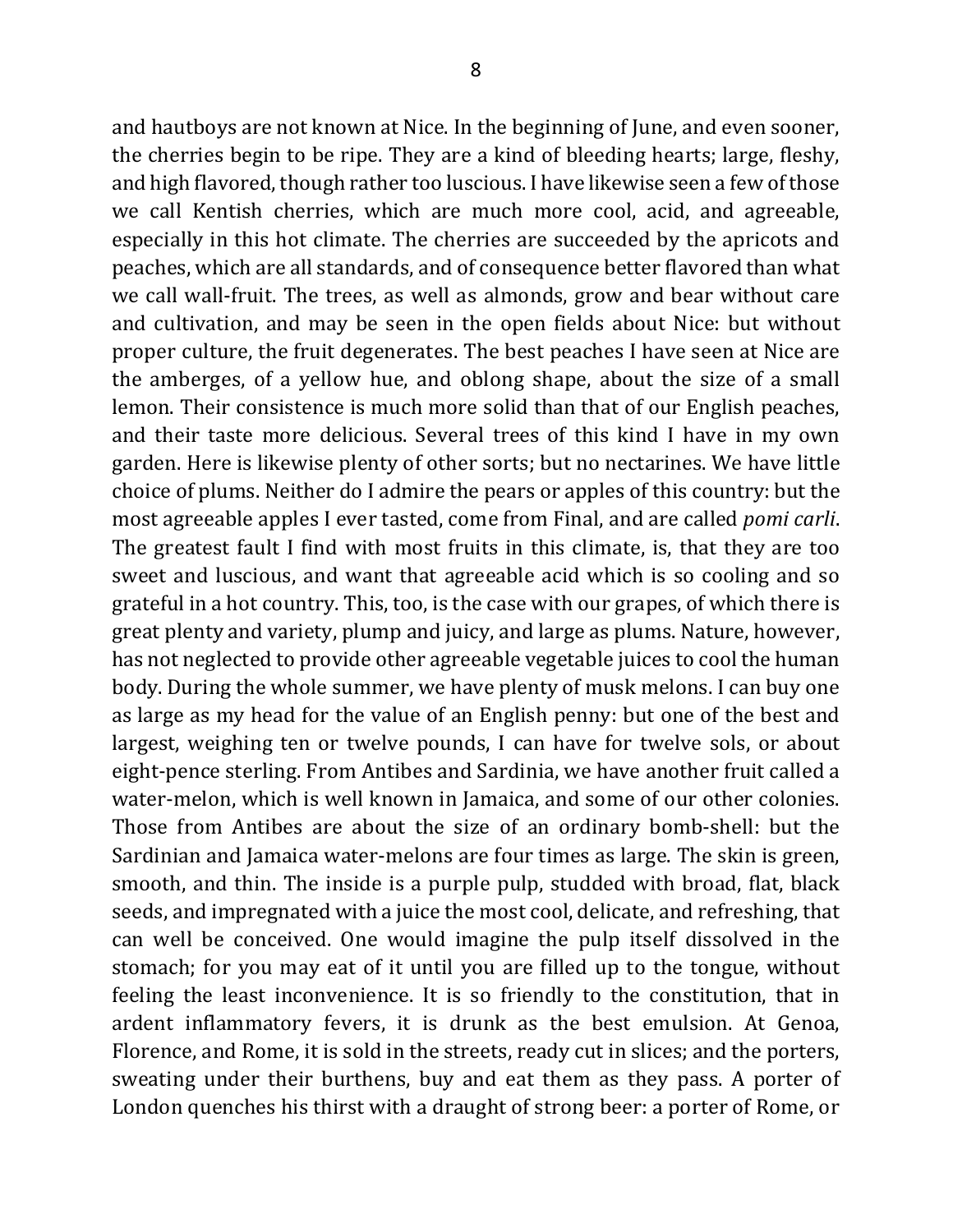Naples, refreshes himself with a slice of water-melon, or a glass of iced-water. The one costs three half-pence; the last, half a farthing  $-$  which of them is most effectual? I am sure the men are equally pleased. It is commonly remarked, that beer strengthens as well as refreshes. But the porters of Constantinople, who never drink anything stronger than water, and eat very little animal food, will lift and carry heavier burthens than any other porters in the known world. If we may believe the most respectable travelers, a Turk will carry a load of seven hundred weight, which is more (I believe) than any English porter ever attempted to carry any length of way.

- O -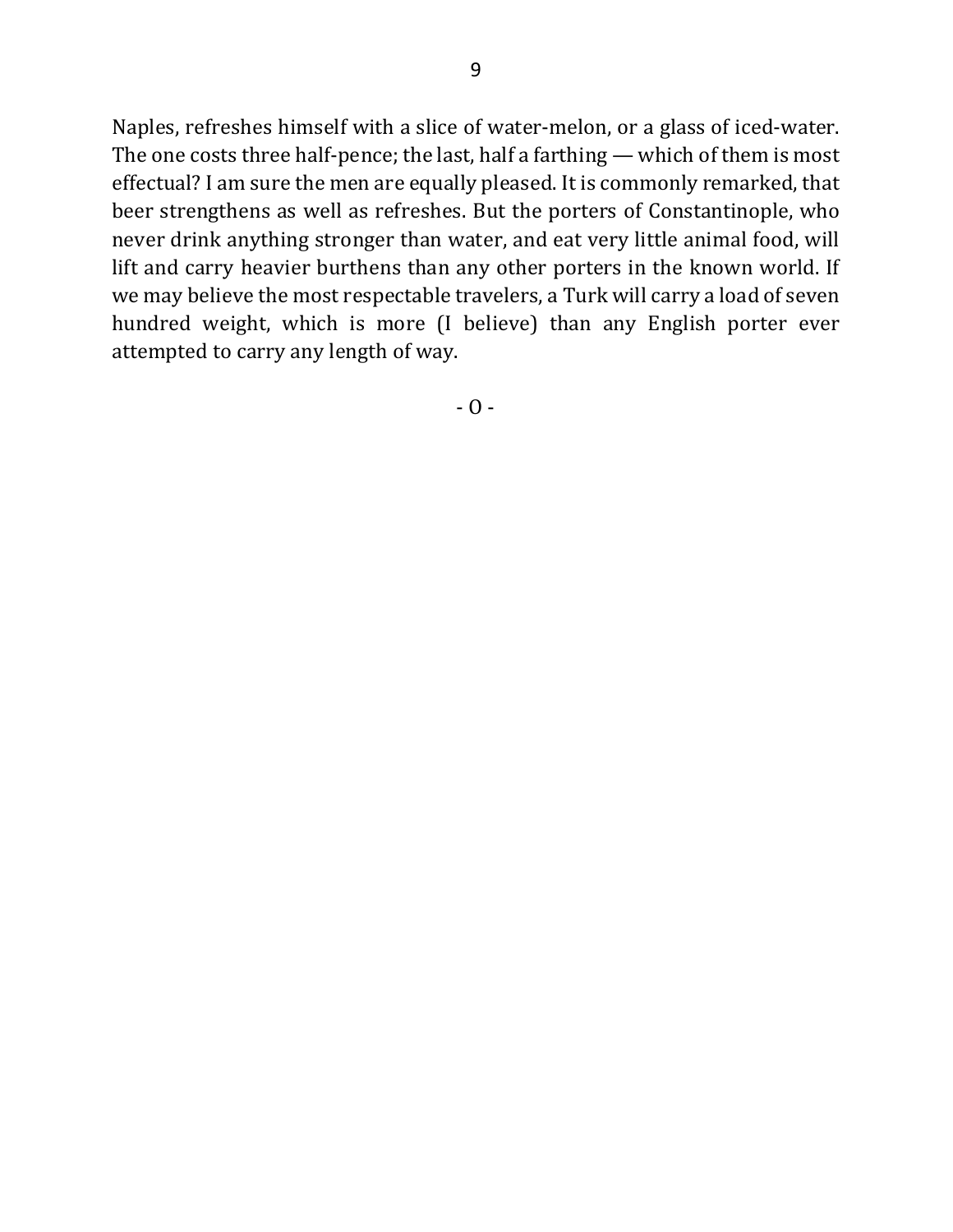## **WINTRY ROAD TO TURIN**

Turin is about thirty leagues from Nice, the greater part of the way lying over frightful mountains covered with snow. The difficulty of the road, however, reaches no farther than Coni, from whence there is an open highway through a fine plain country, as far as the capital of Piedmont, and the traveler is accommodated with chaise and horses to proceed either post, or by *cambiatura*, as in other parts of Italy. There are only two ways of performing the journey over the mountains from Nice; one is to ride a mule-back, and the other to be carried in a chair. The former I chose, and set out with my servant on the seventh day of February at two in the afternoon. I was hardly clear of Nice, when it began to rain so hard that in less than an hour the mud was half a foot deep in many parts of the road. This was the only inconvenience we suffered, the way being in other respects practicable enough; for there is but one small hill to cross on this side of the village of L'Escarene, where we arrived about six in the evening. The ground in this neighborhood is tolerably cultivated, and the mountains are planted to the tops with olive trees. The accommodation here is so very bad, that I had no inclination to be a-bed longer than was absolutely necessary for refreshment; and therefore, I proceeded on my journey at two in the morning, conducted by a guide, whom I hired for this purpose at the rate of three livres a day. Having ascended one side, and descended the other, of the mountain called Braus, which took up four hours, though the road is not bad, we at six reached the village of Sospello, which is agreeably situated in a small valley, surrounded by prodigious high and barren mountains. This little plain is pretty fertile, and being watered by a pleasant stream, forms a delightful contrast with the hideous rocks that surround it. Having reposed myself and my mules two hours at this place, we continued our journey over the second mountain, called Brovis, which is rather more considerable than the first, and in four hours arrived at La Giandola, a tolerable inn situated betwixt the high road and a small river, about a gunshot from the town of Brieglie, which we leave on the right. As we jogged along in the grey of the morning, I was a little startled at two figures which I saw before me, and began to put my pistols in order. It must be observed that these mountains are infested with *contrabandiers*, a set of smuggling peasants, very bold and desperate, who make a traffic of selling tobacco, salt, and other merchandize, which have not payed duty, and sometimes lay travelers under contribution. I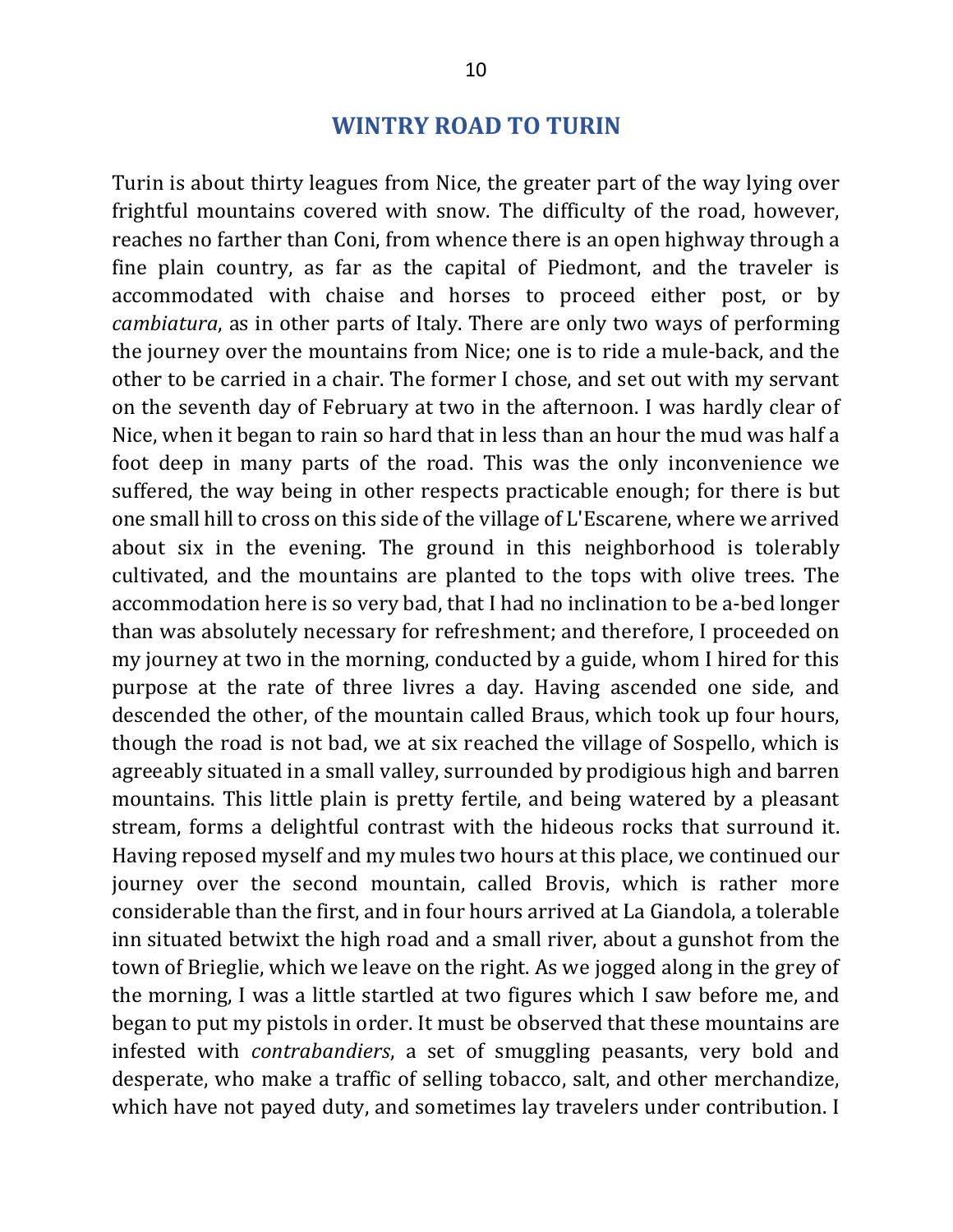did not doubt but there was a gang of these freebooters at hand; but as no more than two persons appeared, I resolved to let them know we were prepared for defense, and fired one of my pistols, in hope that the report of it, echoed from the surrounding rocks, would produce a proper effect: but, the mountains and roads being entirely covered with snow to a considerable depth, there was little or no reverberation, and the sound was not louder than that of a pop-gun, although the piece contained a good charge of powder. Nevertheless, it did not fail to engage the attention of the strangers, one of whom immediately wheeled to the left about, and being by this time very near me, gave me an opportunity of contemplating his whole person. He was very tall, meagre, and yellow, with a long, hooked nose, and small twinkling eyes. His head was eased in a woolen night-cap, over which he wore a flapped hat; he had a silk handkerchief about his neck, and his mouth was furnished with a short wooden pipe, from which he discharged wreathing clouds of tobacco-smoke. He was wrapped in a kind of capot of green bays, lined with wolf-skin, had a pair of monstrous boots, quilted on the inside with cotton, was almost covered with dirt, and rode a mule so low that his long legs hung dangling within six inches of the ground. This grotesque figure was so much more ludicrous than terrible, that I could not help laughing; when, taking his pipe out of his mouth, he very politely accosted me by name. You may easily guess I was exceedingly surprised at such an address on the top of the mountain Brovis: but he forthwith put an end to it too, by discovering himself to be the marquis  $M$ ——, whom I had the honor to be acquainted with at Nice. After having rallied him upon his equipage, he gave me to understand he had set out from Nice the morning of the same day that I departed; that he was going to Turin, and that he had sent one of his servants before him to Coni with his baggage. Knowing him to be an agreeable companion, I was glad of this encounter, and we resolved to travel the rest of the way together. We dined at La Giandola, and in the afternoon rode along the little river Roida, which runs in a bottom between frightful precipices, and in several places forms natural cascades, the noise of which had well-nigh deprived us of the sense of hearing; after a winding course among these mountains, it discharges itself into the Mediterranean at Ventimiglia, in the territory of Genoa. As the snow did not lie on these mountains, when we cracked our whips, there was such a repercussion of the sound as is altogether inconceivable. We passed by the village of Saorgio, situated on an eminence, where there is a small fortress which commands the whole pass, and in five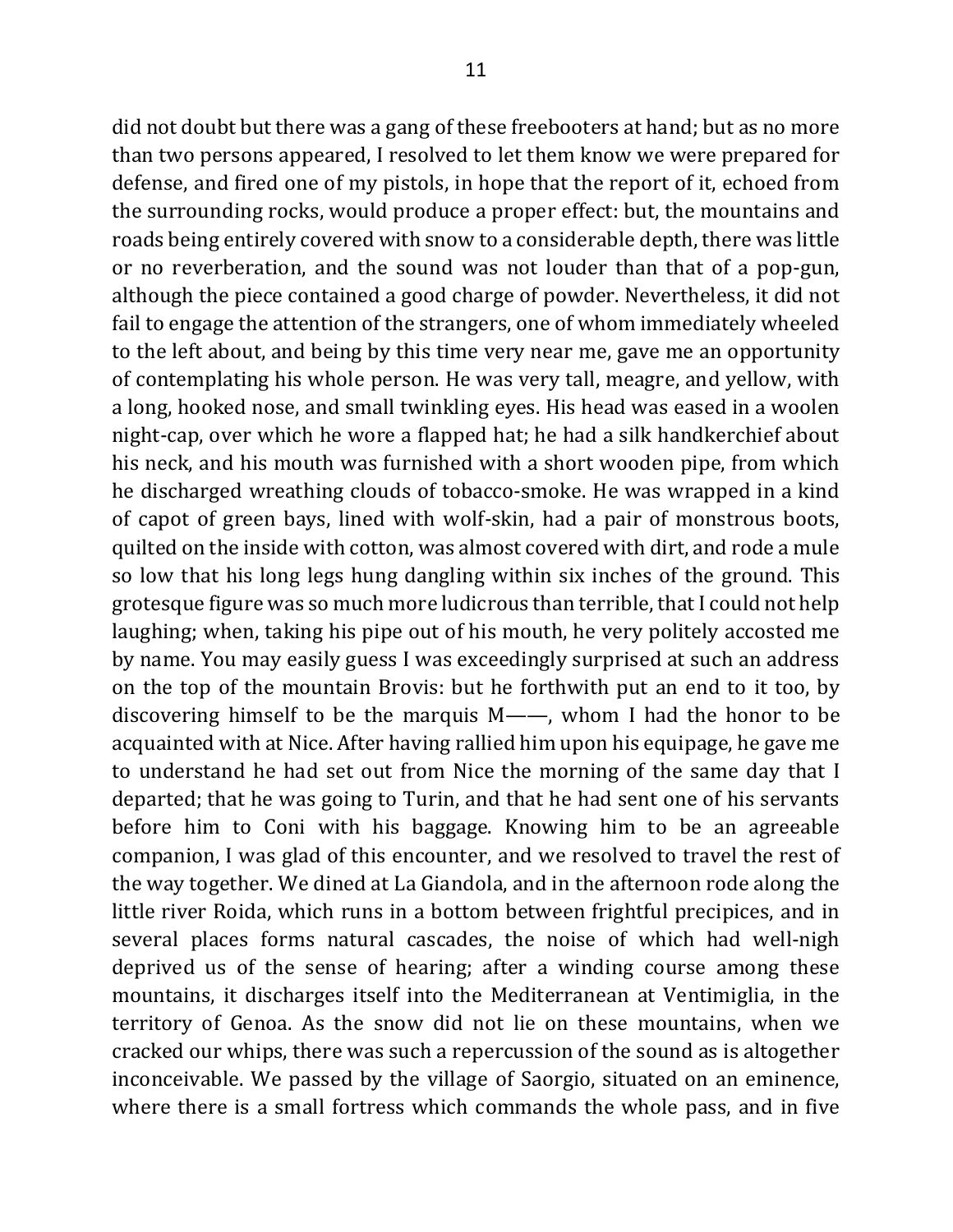hours arrived at our inn, on this side the Col de Tende, where we took up our quarters, but had very little reason to boast of our entertainment. Our greatest difficulty, however, consisted in pulling off the marquis's boots, which were of the kind called Seafarot, by this time so loaded with dirt on the outside, and so swelled with the rain within, that he could neither drag them after him as he walked, nor disencumber his legs of them, without such violence as seemed almost sufficient to tear him limb from limb. In a word, we were obliged to tie a rope about his heel, and all the people in the house assisting to pull, the poor marquis was drawn from one end of the apartment to the other before the boot would give way: at last his legs were happily disengaged, and the machines carefully dried and stuffed for next day's journey.

We took our departure from hence at three in the morning, and at four, began to mount the Col de Tende, which is by far the highest mountain in the whole journey: it was now quite covered with snow, which at the top of it was near twenty feet thick. Half way up, there are quarters for a detachment of soldiers, posted here to prevent smuggling, and an inn called La Ca, which in the language of the country signifies the house. At this place, we hired six men to assist us in ascending the mountain, each of them provided with a kind of hough to break the ice, and make a sort of steps for the mules. When we were near the top, however, we were obliged to alight, and climb the mountain supported each by two of those men, called Coulants who walk upon the snow with great firmness and security. We were followed by the mules, and though they are very sure-footed animals, and were frost-shod for the occasion, they stumbled and fell very often; the ice being so hard that the sharp-headed nails in their shoes could not penetrate. Having reached the top of this mountain, from whence there is no prospect but of other rocks and mountains, we prepared for descending on the other side by the Leze, which is an occasional sledge made of two pieces of wood, carried up by the Coulants for this purpose. I did not much relish this kind of carriage, especially as the mountain was very steep, and covered with such a thick fog that we could hardly see two or three yards before us. Nevertheless, our guides were so confident, and my companion, who had passed the same way on other occasions, was so secure, that I ventured to place myself on this machine, one of the coulants standing behind me, and the other sitting before, as the conductor, with his feet paddling among the snow, in order to moderate the velocity of its descent. Thus accommodated, we descended the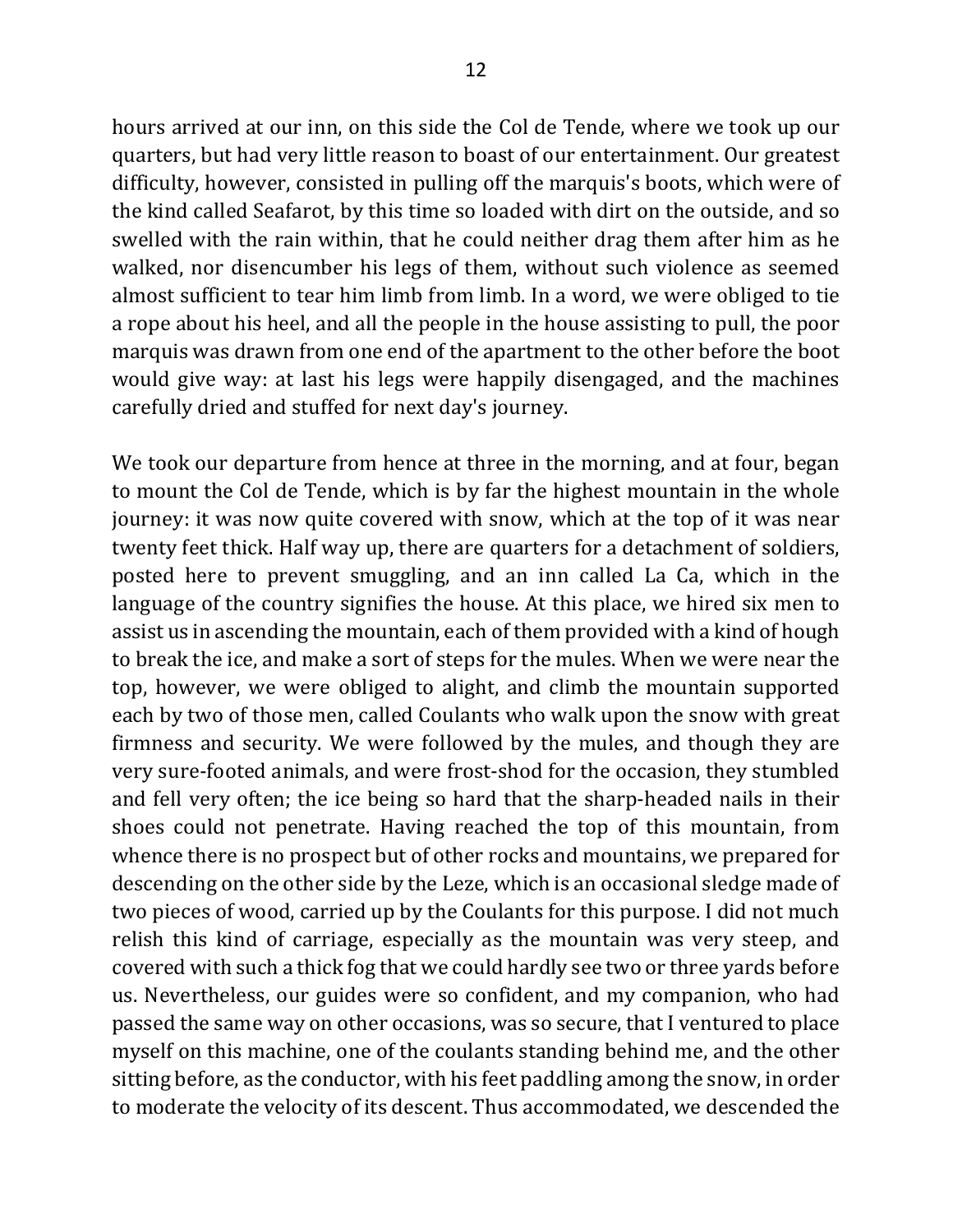mountain with such rapidity, that in an hour we reached Limon, which is the native place of almost all the muleteers who transport merchandize from Nice to Coni and Turin. Here we waited full two hours for the mules, which travelled with the servants by the common road. To each of the coulants we paid forty sols, which are nearly equal to two shillings sterling. Leaving Limon, we were in two hours quite disengaged from the gorges of the mountains, which are partly covered with wood and pasturage, though altogether inaccessible, except in summer; but from the foot of the Col de Tende, the road lies through a plain all the way to Turin. We took six hours to travel from the inn where we had lodged over the mountain to Limon, and five hours from thence to Coni. Here we found our baggage, which we had sent off by the carriers one day before we departed from Nice; and here we dismissed our guides, together with the mules. In winter, you have a mule for this whole journey at the rate of twenty livres; and the guides are payed at the rate of two livres a day, reckoning six days, three for the journey to Coni, and three for their return to Nice. We set out so early in the morning in order to avoid the inconveniencies and dangers that attend the passage of this mountain. The first of these arises from your meeting with long strings of loaded mules in a slippery road, the breadth of which does not exceed a foot and a half. As it is altogether impossible for two mules to pass each other in such a narrow path, the muleteers have made doublings or elbows in different parts, and when the troops of mules meet, the least numerous is obliged to turn off into one of these doublings, and there, halt until the others are past. Travelers, in order to avoid this disagreeable delay, which is the more vexatious, considering the excessive cold, begin the ascent of the mountain early in the morning before the mules quit their inns. But the great danger of travelling here when the sun is up, proceeds from what they call the Avalanches. These are balls of snow detached from the mountains which over-top the road, either by the heat of the sun, or the humidity of the weather. A piece of snow thus loosened from the rock, though perhaps not above three or four feet in diameter, increases sometimes in its descent to such a degree, as to become two hundred paces in length, and rolls down with such rapidity, that the traveler is crushed to death before he can make three steps on the road. These dreadful heaps drag everything along with them in their descent. They tear up huge trees by the roots, and if they chance to fall upon a house, demolish it to the foundation. Accidents of this nature seldom happen in the winter while the weather is dry; and yet scarce a year passes in which some mules and their